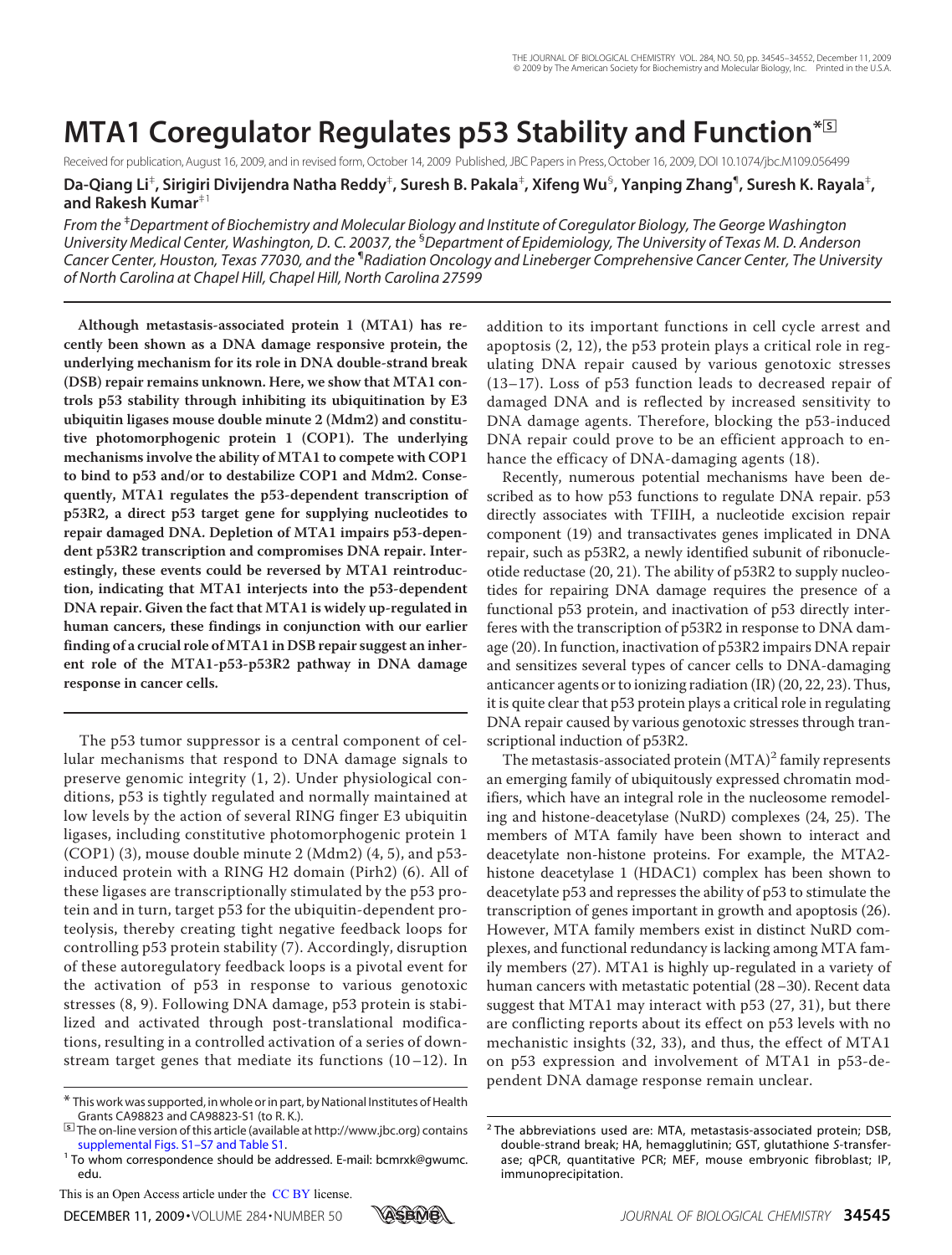Recent data from our laboratory suggest that MTA1 is a DNA damage responsive protein as it is stabilized in response to IR, and facilitates DNA double-strand break (DSB) repair (34), but the underlying mechanism remains unknown. Here, using a variety of genetic, biochemical, and molecular approaches, we show that MTA1 is a direct stabilizer of the p53 protein by inhibiting its ubiquitination by E3 ligases, and therefore regulates p53-dependent function in DNA repair. These findings in conjunction with our earlier finding of a crucial role of MTA1 in DSB repair suggest that MTA1 is a potential therapeutic target that could be used to enhance the effectiveness of IR or DNA-damaging anticancer agents in cancer cells by targeting MTA1 expression.

#### **EXPERIMENTAL PROCEDURES**

Cell Lines and Cell Culture—Human U2OS, MCF-7, H1299, and HEK293 cells were obtained from the American Type Culture Collection (Manassas, VA).  $p53^{-/-}/Mdm2^{-/-}$  double knock-out mouse embryonic fibroblasts (MEFs) were kindly provided by Dr. G. Lozano (M. D. Anderson Cancer Center, Houston, TX). MTA1<sup>+/+</sup> and MTA1<sup>-/-</sup> MEFs were generated in our laboratory from embryos at day 9 of development by using a standard protocol (35). Stable clones of  $MTA1^{-/-}$ MEFs stably expressing V5-MTA1, and of MCF-7/pcDNA3.1 and MCF-7/T7-MTA1 have been described previously (34, 36). All cell lines were grown in the recommended medium by the providers supplemented with 10% fetal bovine serum and  $1\times$ antibiotic-antimycotic solution in a humidified 5%  $\mathrm{CO}_2$  at 37 °C. Cell culture medium and additives were obtained from Invitrogen (Carlsbad, CA) if not otherwise stated.

Expression Vectors, Recombinant Proteins, siRNA, and Transfections—The following mammalian expression vectors were used in this study: pCMV-p53 (Duen-Hwa Yan, M. D. Anderson Cancer Center, Houston, TX), hemagglutinin (HA) tagged ubiquitin (HA-Ub) (Peter B. Zhou, UT Medical School, Galveston, TX), pCMV-Mdm2 (Yanping Zhang, University of North Carolina at Chapel Hill, NC), pcDNA3-Flag-Mdm2 (Xiongbin Lu, University of South Carolina), glutathione Stransferase (GST)-Mdm2 deletion constructs (Mark K Saville, University of Dundee, UK), and GST-p53 deletion constructs (Arnold J. Levine, University of Medicine and Dentistry of New Jersey, Rutger, NJ). Full-length COP1 cDNA was subcloned into pcDNA3.1-T7 vector (Invitrogen) to generate T7 tagged COP1. Myc-tagged MTA1 (Myc-MTA1) and V5-tagged MTA1 (V5-MTA1) were generated by polymerase chain reaction (PCR)-based subcloning of full-length MTA1 cDNA into pCMV-Myc vector (Clontech, Mountain View, CA) and pcDNA6/V5-His C vector (Invitrogen), respectively. All GST recombinant proteins were expressed in Escherichia coli strain BL21 (DE3) (Stratagene, La Jolla, CA) and subsequently purified using the glutathione-Sepharose 4B batch method (Amersham Biosciences). In vitro transcription/translation of recombinant protein was performed using the TNT Quickcoupled Transcription/Translation system (Promega, Madison, WI). Plasmid transfections were carried out using FuGENE HD Transfection Reagent (Roche Applied Science) according to the manufacturer's instructions. Cells were cotransfected with the indicated vectors, and the total amounts of DNA were equalized with corresponding empty vectors. Specific siRNAs targeting human MTA1 (Cat. M-004127-02) and non-targeting control siRNAs (Cat. D-001210-01) were obtained from Dharmacon (Lafayette, CO). The transfection of siRNA was performed twice at 24-h intervals with Oligofectamine Reagent (Invitrogen) according to the manufacturer's protocol. Cells were collected after 36 h of transfection for further analyses.

Antibodies and Reagents—Sources of antibodies were as follows: rabbit polyclonal anti-p53 (FL393) (Santa Cruz Biotechnology, Santa Cruz, CA), anti-Flag (Sigma-Aldrich), anti-MTA1, and anti-COP1 (Bethyl Laboratories, Montgomery, TX), goat polyclonal anti-MTA1 (C17) (Santa Cruz Biotechnology), and rat monoclonal anti-HA (3F10) (Roche Applied Science). Mouse monoclonal anti-p53 (DO-1) (Santa Cruz Biotechnology), anti-Myc (9E10.3) (Neomarkers, Fremont, CA), anti-ubiquitin (P4D1) (Cell Signaling Technology, Danvers, MA), anti-Mdm2 (Ab-1 and Ab-4) (Calbiochem, San Diego, CA), anti-Flag (M2), and anti-actin (AC40) (Sigma-Aldrich). Horseradish peroxidase-conjugated secondary antibodies (Amersham Biosciences; eBioscience, San Diego, CA), alkaline phosphatase (AP)-conjugated secondary antibodies (Santa Cruz Biotechnology), and enhanced chemiluminescence (ECL) reagents (Amersham Biosciences). All of the primary antibodies were used according to the manufacturer's instructions. All reagents were from Sigma unless otherwise stated.

Comet Assay—The comet assay was performed as described previously with some modifications (37). Cells were irradiated with 10 Gy of IR, harvested at the indicated time points, and mixed with low melting temperature agarose. After lysis, electrophoresis was performed at 1 V/cm and 15 mA for 40 min. Slides were stained with SYBG green dye for 10 min. Fifty randomly selected cells per sample were captured under a Zeiss fluorescent microscope, and digital fluorescent images were obtained by using AxioVision software. The relative length and intensity of SYBG green-stained DNA tails to heads was proportional to the amount of DNA damage present in the individual nuclei and was measured by Olive tail moment using TriTek Comet Score software (TriTek). The changes in percentage of the relative comet tail moment between treatment (irradiation) and control shown in all histograms represent the averages of three independent experiments ( $n = 50$ ) (lower panel).

Pulse Chase Analysis—Cells were plated in 60-mm dishes. One day later, the cells were incubated in Dulbecco's modified Eagle's medium (no L-glutamine, sodium pyruvate, L-methionine, or L-cystine) (Invitrogen, Cat. 21013-024) supplemented with 5% dialyzed fetal bovine serum,  $1 \times$  L-glutamine,  $1 \times$ sodium pyruvate (Invitrogen), and 100  $\mu$ Ci of EXPRE<sup>35</sup>S<sup>35</sup>S protein labeling mix (11 mCi/ml, PerkinElmer, Waltham, MA) for 1–2 h. The medium was replaced with Dulbecco's modified Eagle's medium containing 5% dialyzed fetal calf serum,  $1\times$ L-glutamine,  $1 \times$  sodium pyruvate, 2 mM L-methionine, and 2 mM L-cystine (Sigma). At timed intervals during the chase period, cells lysates were prepared in Nonidet P-40 lysis buffer (50 mM Tris-HCl, pH 8, 150 mM NaCl, 0.5% Nonidet P-40, 10% glycerol, 2  $\text{mm MgCl}_2$ , and1  $\text{mm K}$  EDTA) and immunoprecipitated using the indicated antibodies. Immunocomplexes were resolved by SDS-PAGE and analyzed by phosphorimage analysis (GE Healthcare, Waukesha, WI).

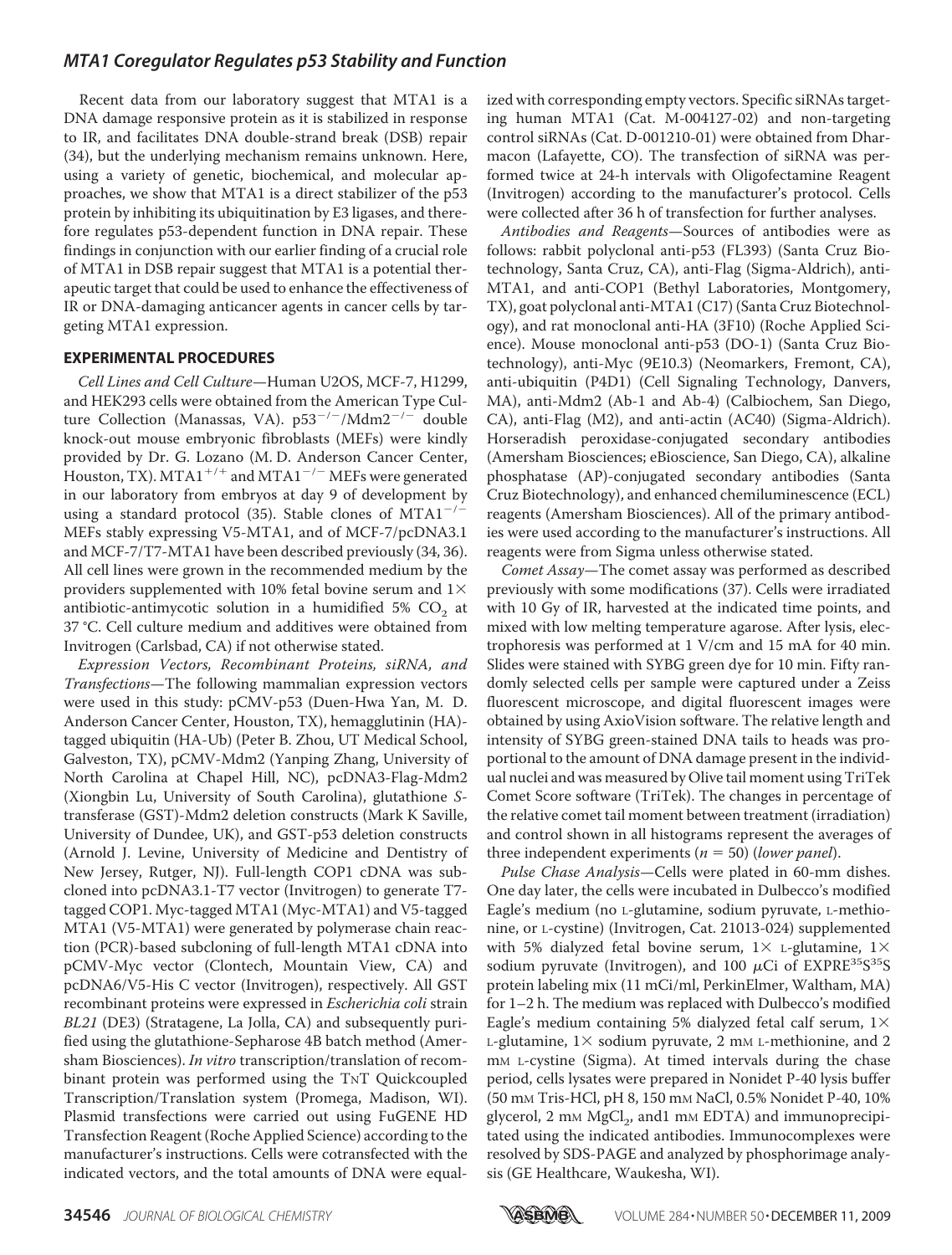

FIGURE 1. **MTA1 physically interacts with p53.** *A*, protein extracts from the wild-type p53-expressing U2OS or p53-null H1299 (negative control) cells were immunoprecipitated with an anti-p53 antibody or IgG control, and immunoblotted with the indicated antibodies. *B*, protein extracts from the minument and the marketed and based on process between the new site of the control). with an anti-MTA1 antibody and immunoblotted with the indicated antibodies. *C*, diagrammatic summary of *in vitro*-translated MTA1 binding with a series of GST-p53 constructs. *Trans*, transactivation domain; *Pro*, proline-rich domain; *DBD*, DNA binding domain; *Tetra*, tetramerization domain; *Reg*, regulatory domain.

Quantitative Real-time PCR—Total RNA was isolated by using TRIzol reagent (Invitrogen), and  $2 \mu$ g of total RNA was reverse-transcribed using the SuperScript III First-strand synthesis system for reverse transcriptase**-**PCR (RT-PCR) (Invitrogen). Quantitative real-time PCR (qPCR) was done by using iQTM SYBR Green Supermix (Bio-Rad) on an iCycler iQ realtime PCR detection system (Bio-Rad). The values for specific genes were normalized to actin housekeeping controls. Primer sequences are available in the supplemental Table S1. Ionizing radiation (IR), in vivo ubiquitination assay, cycloheximide analysis, Western blot, and immunoprecipitation (IP) have been described previously in detail (34).

#### **RESULTS AND DISCUSSION**

MTA1, a New Upstream Stabilizer of p53—To explore a potential functional link between the MTA1 and p53 pathways, we first examined whether these two proteins interact using the wild-type p53-expressing human osteosarcoma U2OS cells (5) or p53-null human lung cancer H1299 cells (4). Consistent with previous studies (27, 31), we found an interaction between the endogenous MTA1 and p53 in the U2OS cells but not in the H1299 cells (negative control) (Fig. 1A). Furthermore, using MTA1 knock-out  $(MTA1^{-/-})$  MEFs (35) as negative control, we also confirmed the interaction between p53 and MTA1 in the wild-type  $(MTA1^{+/+})$  but not in the  $MTA1^{-/-}$  MEFs (Fig. 1B). To determine whether MTA1 directly binds to p53, we next performed *in vitro* GST pull-down assays using <sup>35</sup>S-labeled, in vitro-translated MTA1 protein and full-length GST-

#### *MTA1 Coregulator Regulates p53 Stability and Function*



FIGURE 2. **MTA1 is an upstream stabilizer of p53.** *A* and *B*, protein extracts  $from MTA1<sup>+/+</sup>$  $-$  MEFs (A) or from the MTA1<sup>-</sup> and MTA1 $^-$ / V5-MTA1 MEFs (*B*) were subjected to Western blot analysis with the indicated antibodies. *C*, qPCR analysis of p53 mRNA levels in the MTA1<sup>+/+</sup>, MTA1<sup>-/-</sup> , and MTA1 $^{-}$ / /MTA1 MEFs. *D* and *E*, Western blot analysis of MTA1 and p53 protein expression in the U2OS cells transfected with increasing amounts of specific siRNA targeting human MTA1 or control siRNA (*D*) or transfected with increasing amounts of Myc-MTA1 expression plasmids (*E*). *F*, H1299 cells were transfected with the pCMV-p53 plasmid either alone or in combination with increasing amounts of Myc-MTA1, and the expression of MTA1 and p53 proteins was detected by Western blot analysis.

p53 fusion protein (38), and found that <sup>35</sup>S-labeled MTA1 strongly bound to GST-p53 protein (supplemental Fig. S1A, lane 4). To further identify the regions of p53 involved in binding MTA1, we used a series of GST-p53 fusion proteins (38) and analyzed their ability to bind to  $35S$ -labeled, in vitro-translated, full-length MTA1. We found that the observed MTA1 binding to p53 was confined to amino acids 318–393 in the C terminus (Fig.  $1C$  and supplemental Fig.  $S1B$ ). These findings in conjunction with other studies (27, 31) demonstrated that MTA1 physically associates with p53 in vitro and in vivo.

We next examined the effect of MTA1 depletion on the levels of endogenous p53. Interestingly, we discovered a marked reduction in the level of p53 protein in the MTA1<sup>-/-</sup> MEFs relative to its level in the wild-type  $(MTA1^{+/+})$  controls (Fig. 2A). Furthermore, the noticed p53 reduction in the MTA1<sup>-/-</sup> MEFs could be substantially reverted by reintroduction of MTA1 in the MTA1<sup>-/-</sup> MEFs (MTA1<sup>-/-</sup>/MTA1) (Fig. 2B). To assess whether the ability of MTA1 to affect p53 status in cells is caused by a transcriptional effect or not, we found no discernible difference in the level of p53 mRNA among the  $MTA1^{+/+}$ ,  $MTA1^{-/-}$ , and  $MTA1^{-/-}/MTA1$  MEFs as assayed by qPCR (Fig. 2C), indicating a post-translational regulatory role of MTA1 in controlling the cellular level of p53 protein. To validate these findings, we showed that selective siRNA-mediated knockdown of the endogenous MTA1 in the U2OS cells lead to a dose-dependent reduction in p53 protein (Fig. 2D). Conversely, induced expression of MTA1 in the U2OS cells (Fig. 2E) or wild-type human p53 either alone or with increasing amounts of MTA1 in the p53-null H1299 cells (Fig. 2F) increases the steady-state levels of p53. Collectively, these find-

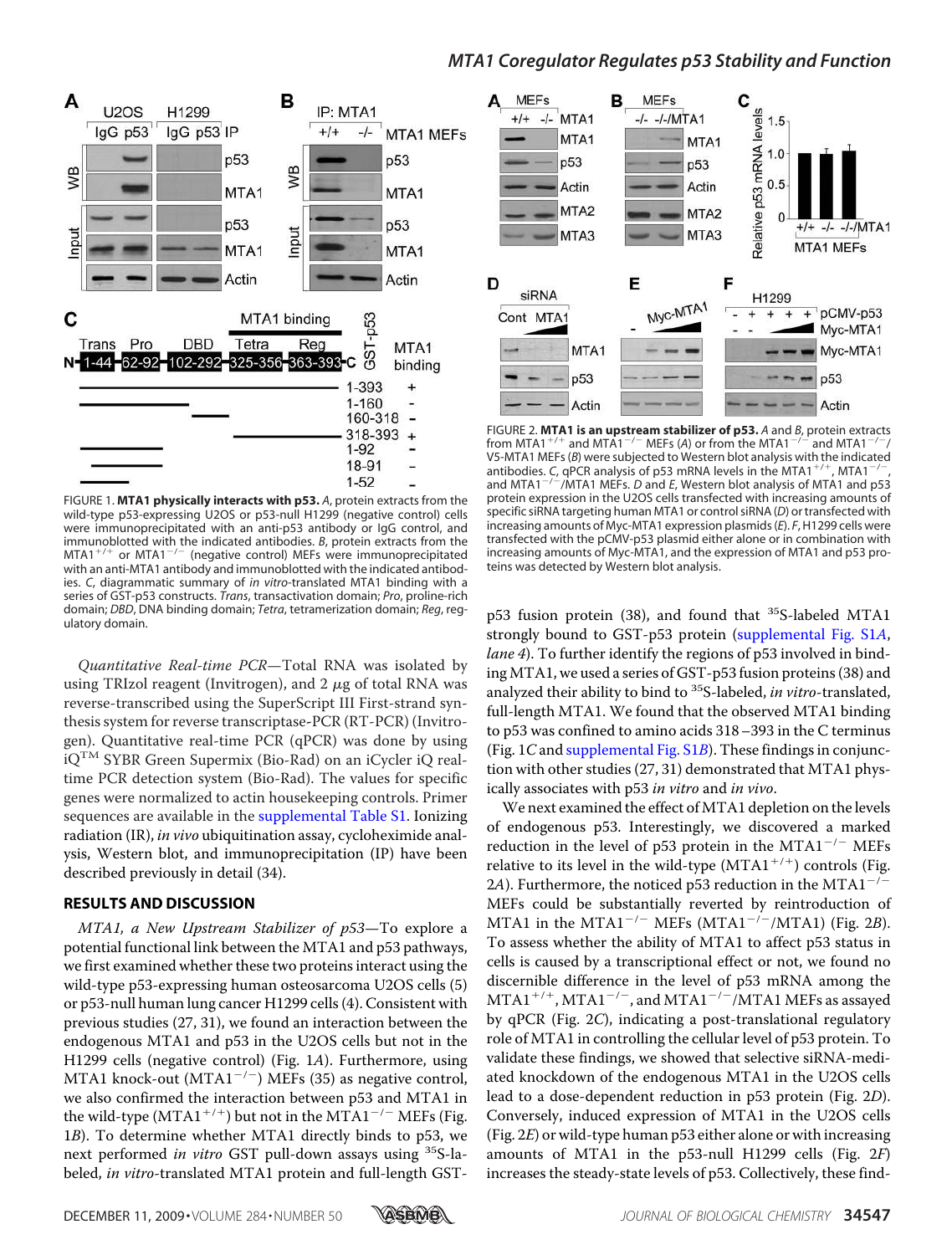

FIGURE 3. **MTA1 regulates p53 protein stability by inhibiting its ubiquitination.** *A* and *B*, U2OS (*A*) or H1299 (*B*) cells were transfected with the indicated expression vectors. After 36 h of transfection, cells were labeled using [<sup>35</sup>S]methionine and subjected to pulse chase analysis. Cells were harvested at various time points during the chase period and immunoprecipitated using an anti-p53 antibody. Complexes were resolved by SDS-PAGE and exposed to storage phosphor screens. The intensity of the labeled p53 band was quantified by phosphorimage analysis using ImageQuant software (Molecular Dynamics), and the percent p53 remaining was calculated relative to that at the beginning of the chase period (time 0). The mean values from three independent<br>experiments are shown. *C*, MTA1<sup>+/+</sup> and MTA1<sup>–/–</sup> MEFs were labeled using [<sup>35</sup>S]methionine and subjected to pulse chase analysis as described above. *D*, protein extracts from the MCF-7/pcDNA and MCF-7/T7-MTA1 cells were subjected to IP with an anti-p53 antibody, following by Western blot analysis with the indicated antibodies. *E*, HEK293 cells were transfected with the indicated plasmids and subjected to the sequential IP/Western blot analysis as described above.

ings suggest that MTA1 controls p53 protein expression through a post-translational regulation mechanism.

Regulation of p53 Ubiquitination by MTA1—To further confirm the above observations, we next tested whether MTA1 affects the protein stability of p53 protein. As shown in supplemental Fig. S2, induced expression of MTA1 in the U2OS and H1299 cells in the presence of cycloheximide, an inhibitor of protein biosynthesis, enhances the half-life of p53 protein relative to the empty vector-transfected cells. To further confirm these findings, we performed the classic pulse chase experiments using metabolic labeling of cells with  $\left[^{35}S\right]$ methionine. In agreement with the above observations, we found that MTA1 expression increases the half-life of both endogenous and exogenously transfected p53 protein in the wild-type p53-expressing U2OS (Fig. 3A) and p53-null H1299 (Fig. 3B) cells, respectively. To examine whether p53 half-life is critically regulated by endogenous MTA1 levels, we performed the metabolic labeling experiments as described above using the  $MTA1^{+/+}$  and  $MTA1^{-/-}$  MEFs. As shown in Fig. 3C, knock-out of MTA1 causes a marked decrease in the half-life of p53 protein. Collectively, these results suggest that MTA1 controls the stability of p53 protein and consequently may constitute a new upstream regulator of p53 protein.

Regulation of p53 stability is achieved through a series of posttranslational modifications, including ubiquitination (39). To test whether MTA1 stabilizes p53 by inhibiting its ubiquitination, we examined the effect of MTA1 on the levels of endogenous p53 ubiquitination in the MCF-7/pcDNA and MCF-7/T7-MTA1 stable clone cells (36). As shown in Fig. 3D, overexpression of MTA1 in the MCF-7 cells was accompanied by a decreased endogenous p53 ubiquitination and increased p53 protein. Similarly, Myc-MTA1 expression in HEK 293 cells also suppressed the level of p53 ubiquitination (Fig. 3E). To document the specificity of the noticed inhibitory effect of MTA1 on p53 ubiquitination, we showed that there was no inhibitory effect of MTA2 or MTA3 on p53 ubiquitination in HEK293 cells (supplemental Fig. S3). These findings suggest that MTA1 stabilizes p53 protein by, at least in part, inhibiting its ubiquitination.

MTA1 Inhibits the COP1-mediated p53 Ubiquitination and Degradation-The p53 ubiquitination is primarily mediated by RING finger E3 ubiquitin ligases COP1 (3),

Mdm2 (4, 5), and Pirh2 (6), leading to its proteasomal degradation. We next examined the effect of MTA1 on p53 ubiquitination mediated by these E3 ligases in HEK293 cells. We found that forced expression of MTA1 markedly abrogates p53 ubiquitination induced by COP1 (Fig. 4A, compare lane 5 with lane 4). In contrast, MTA1 expression only marginally inhibited the Pirh2-mediated p53 ubiquitination (supplemental Fig. S4). Given the fact that COP1 is a critical negative regulator of p53 (3) and emerging evidence that MTA1 promotes COP1 degradation by enhancing its auto-ubiquitination (34), we next tested whether MTA1 could protect p53 from degradation by COP1. To this end, the  $p53^{-/-}/Mdm2^{-/-}$  double-null MEFs (40) were transfected with pCMV-p53 either alone or in combination with a constant amount of T7-COP1, or with increasing amounts of Myc-MTA1. We found that COP1 expression in this experimental system leads to p53 degradation as expected (3). However, coexpression of MTA1 efficiently restored the levels of p53 by preventing its degradation by COP1 (Fig. 4B), presumably because of down-regulation of COP1 by MTA1(34), and thereby, rescuing p53 from COP1-mediated degradation. To further confirm this notion, we next examined the impact of MTA1 on COP1 stability by pulse chase analysis

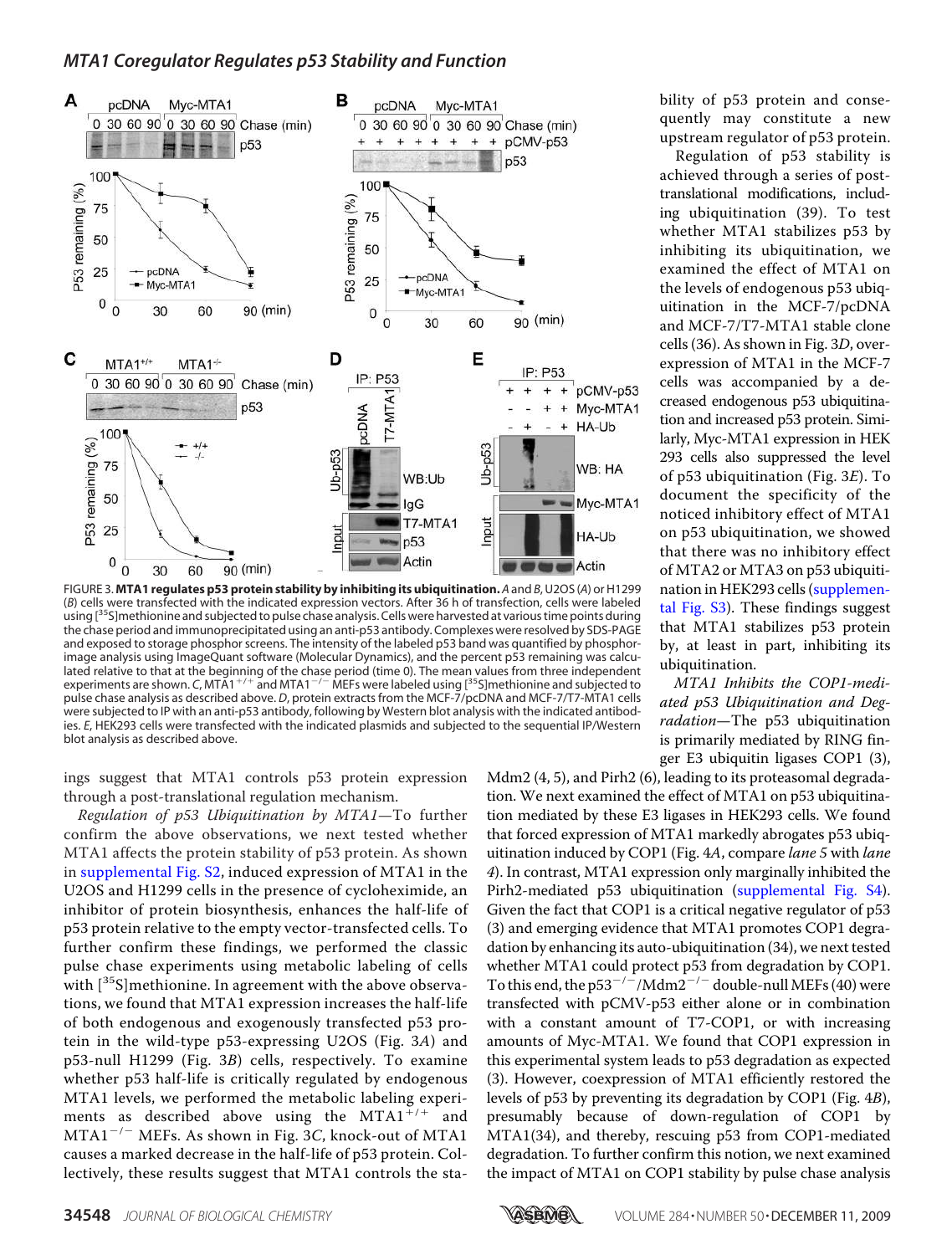

FIGURE 4. **MTA1 inhibits the COP1-mediated p53 ubiquitination and degradation.** *A*, HEK293 cells were transfected with the indicated plasmids. After 36 h of transfection, total cell lysates were prepared and subjected to the sequential IP/Western blot analysis with the indicated antibodies.  $B, p53^{-7}$ /Mdm2/ double-null MEFs were transfected with the indicated expression vectors and immunoblotted with the indicated antibodies. *C* and<br>D. U2OS cells transfected the indicated expression vectors (*C*) or MTA1<sup>+/+</sup> *D*, U2OS cells transfected the indicated expression vectors (*C*) or MTA1and MTA1<sup>-/-</sup> MEFs (D) were labeled using [<sup>35</sup>S]methionine and subjected to pulse chase analysis as described above except that immunoprecipitations were carried out using an anti-COP1 antibody. *E*, schematic representation of the domains of p53 protein for COP1 binding. *Trans*, transactivation domain; *Pro*, proline-rich domain; *DBD*, DNA binding domain; *Tetra*, tetramerization domain; *Reg*, regulatory domain. *F*, *in vitro* competition binding assay of MTA1 and COP1 to p53. *In vitro*-translated <sup>35</sup>S-labeled MTA1 or COP1 protein was incubated with GST or GST-p53-fused protein. Bound proteins were separated and analyzed by SDS-PAGE and autoradiography.

and found that induced expression of MTA1 in U2OS cells decreases the half-life of endogenous COP1 (Fig. 4C). In support of these findings, knock-out of MTA1 increases the halflife of endogenous COP1 (Fig. 4D). These results suggest that MTA1 inhibits the COP1-mediated p53 ubiquitination and degradation through, at least in part, destabilizing COP1.

Because both COP1 (3) and MTA1 (Fig. 1C) (27) could directly interact with p53, we next explored an additional mechanistic possibility that MTA1 and COP1 may compete for binding to p53. In this context, because the exact p53 binding region for COP1 remains unknown, we first mapped the regions of p53 involved in binding COP1 using a series of GSTp53 fusion proteins (38). Results showed that  $35S$ -labeled, in vitro-translated COP1 binds to the DNA binding domain (amino acids 92–160) and the C-terminal domain (amino acids 318–393) of p53 (Fig. 4E and supplemental Fig. S5). Because both MTA1 (Fig. 1C) and COP1 (Fig. 4E) proteins bind the amino-acids 318–393 in the C terminus of p53, it raised the possibility of competition of two proteins to a common p53 binding region. Indeed, we found that MTA1 and COP1 could interact with p53 and co-incubation of both MTA1 and COP1 blocks COP1 binding to p53 (Fig. 4F). In brief, MTA1 overexpression may inhibit the COP1-mediated p53 degradation by destabilizing COP1 (34) or by competing with COP1 to bind to p53 or by both mechanisms.

MTA1 Inhibits the Mdm2-mediated p53 Degradation—In addition to COP1, Mdm2 is another critical cellular antagonist of p53 (4, 5). Similar to COP1, we found that MTA1 also inhibits the Mdm2-mediated ubiquitination of p53 (Fig. 5A). To determine whether MTA1 could protect p53 from the Mdm2-mediated degradation, the  $p53^{-/-}/Mdm2^{-/-}$  MEFs were transfected with pCMV-p53 either alone or in combination with a constant amount of pCMV-Mdm2, and increasing amounts of Myc-MTA1. Consistent with previous reports (4, 5), Mdm2 overexpression decreases the level of p53. However, concurrent expression of MTA1 was accompanied by a reduced level of Mdm2 and in turn, increased amount of its target p53 (Fig. 5B). To identify the underlying mechanism of this event, we found that MTA1 overexpression led to a reduction in the level of the exogenously expressed Flag-Mdm2 in the  $p53^{-/-}/Mdm2^{-/-}$ MEFs (Fig. 5C). To test whether MTA1 expression affects the stability of Mdm2 protein, we measured the half-life of Mdm2 in the MCF-7/pcDNA and MCF-7/T7-MTA1 cells (36). Results indicated that the half-life of Mdm2 is substantially longer in the MCF7/pcDNA cells than that in the MCF7/T7-MTA1 cells (Fig. 5D), suggesting a destabilizing effect of MTA1 on Mdm2. To further confirm these findings, we performed the classic pulse chase experiments using metabolic labeling of cells with [<sup>35</sup>S]methionine. In line with the above observations, we found that induced expression of MTA1 in U2OS cells decreases the half-life of Mdm2 (Fig. 5E). In contrast, knock-out of MTA1 increases the half-life of endogenous Mdm2 (Fig. 5F). Although MTA1 expression promoted Mdm2 degradation (Fig. 5, B and C), paradoxically, it did not promote Mdm2 self-ubiquitination (supplemental Fig. S6) as was the case with COP1 (34). These findings are consistent with the recently emerging notion that the Mdm2 E3 function is not required for its self-degradation (41), the significance of which continues to be an important

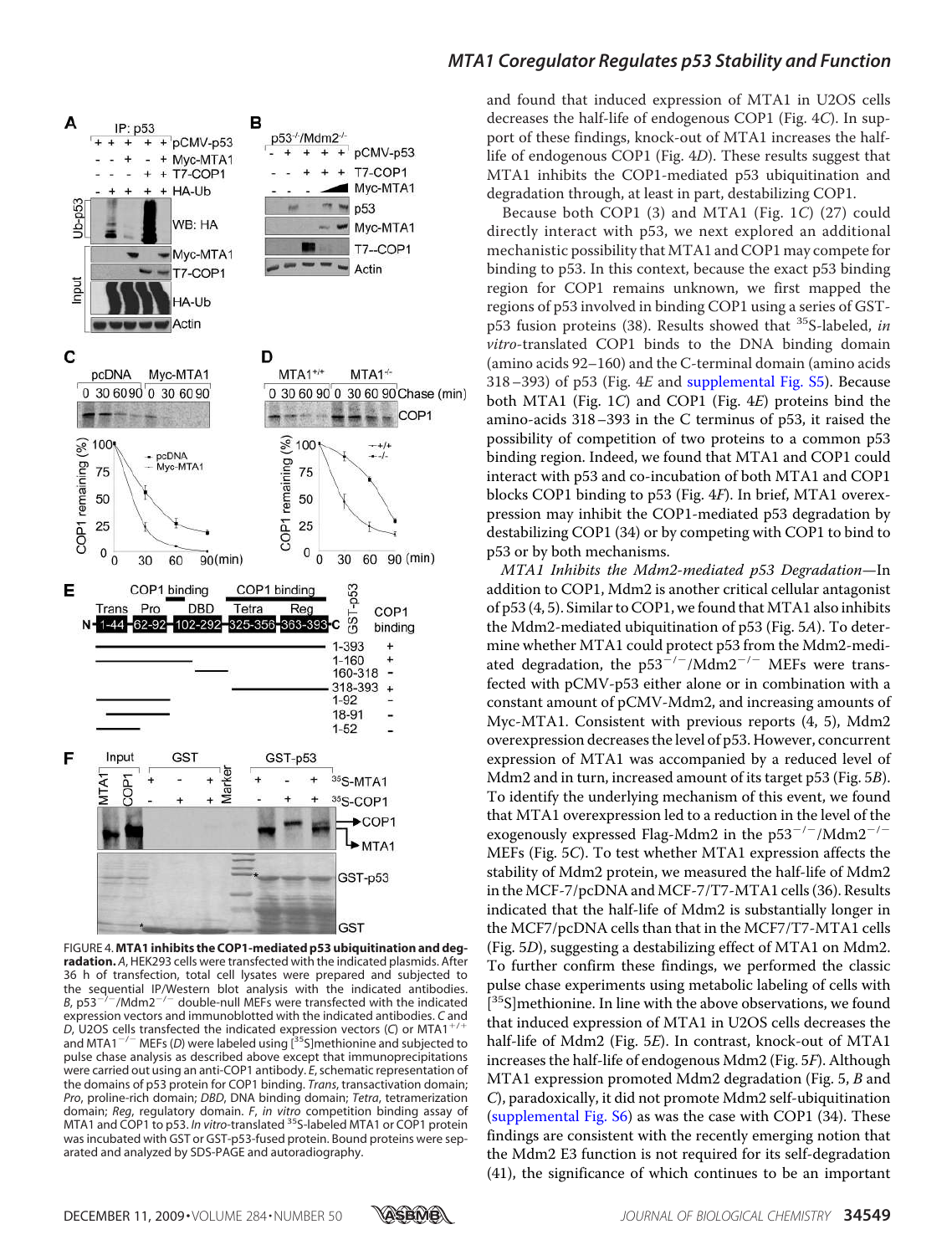

FIGURE 5. **MTA1 inhibits the Mdm2-mediated degradation of p53.** *A*, HEK293 cells were transfected with the indicated plasmids and subjected to the sequential IP/Western blot analysis as described above. *B* and *C*, p53/ /  $Mdm2^{-/-}$ double-null MEFs were transfected with the indicated expression vectors and immunoblotted with the indicated antibodies. *D*, MCF-7/pcDNA and MCF-7/T7-MTA1 cells were treated with 100  $\mu$ g/ml of cycloheximide and harvested at indicated times for Western blot analysis with the indicated antibodies (*upper panel*). Western blots were subjected to densitometric analysis and results were normalized based on actin expression levels and reported in graphical form (*lower panel*). *E* and *F*, U2OS cells transfected the indicated<br>expression vectors (*E*) or MTA1<sup>+/+</sup> and MTA1<sup>-/-</sup> MEFs (*F*) were labeled using [<sup>35</sup>S]methionine and subjected to pulse chase analysis as described above except that immunoprecipitations were carried out using an anti-Mdm2 antibody.

research question. Because Mdm2 (38) and MTA1 (Fig. 1C) bind to the different domains of p53, no binding competition is expected between these proteins for p53 binding as was the case for COP1 (Fig. 4F). In brief, MTA1 stabilizes p53 levels by down-regulating Mdm2 and thereby, preventing the ability of Mdm2 to ubiquitinate its substrate p53.

We next determined whether MTA1 could interact with Mdm2. We found that Myc-MTA1 specifically coimmunoprecipitates Flag-Mdm2 in HEK293 cells (Fig. 6A, left panel). Moreover, we also observed this interaction in a reverse experiment using an anti-Flag antibody for IP (Fig. 6A, *right panel*). More importantly, we also found evidence of a physical interaction between the endogenous MTA1 and Mdm2 in the U2OS and the MCF-7 cells by reciprocal IP using an anti-Mdm2 or anti-MTA1 antibody (Fig. 6B). To support these findings, in vitro GST pull-down assays revealed that indeed, recombinant



FIGURE 6. **MTA1 physically interacts with Mdm2.** *A*, HEK293 cells were transfected with expression vectors encoding Myc-MTA1 and Flag-Mdm2 and immunoprecipitated with IgG control or specific antibody against Myc or Flag, followed by immunoblotting with the indicated antibodies. *B*, protein extracts from the U2OS and MCF-7 cells were subjected to IP with anti-Mdm2 or anti-MTA1 antibody or IgG control, followed by Western blot analyses with the indicated antibodies. *C*, diagrammatic summary of *in vitro*-translated MTA1 binding with a series of GST-Mdm2 protein.

MTA1 directly interacts with the N terminus of Mdm2 (amino acids 1–110) (Fig. 6C and supplemental Fig. S7). Collectively, these findings along with from the preceding sections suggest that MTA1 stabilizes the level of p53 via, at least in part, inhibiting its ubiquitination by COP1 and Mdm2.

MTA1 Deficiency Impairs p53-dependent p53R2 Transcription and DNA Repair-The p53 tumor suppressor is a sequence-specific transcriptional factor that is rapidly stabilized and activated in response to a variety of genotoxic stresses, resulting in a controlled activation of a series of downstream target genes involved in its functions (2, 10, 11, 42). p53R2, a recently identified ribonucleotide reductase, is directly induced by p53 in response to various genotoxic stresses, for supplying nucleotides to repair damaged DNA (20, 21). Thus, inactivation of p53 could directly interfere with damage-induced transcription of p53R2 (20). Given the fact that p53R2 expression is associated with p53 status and that MTA1 controls the steady-state levels of p53 protein (Fig. 2), we next examined whether MTA1 expression affects the p53-dependent p53R2 transcription. We found that the p53 reduction in the MTA1<sup>-/-</sup> MEFs was accompanied by a corresponding reduction in the level of  $p53R2$  mRNA, compared with its level in MTA1<sup>+/+</sup> MEFs (Fig.

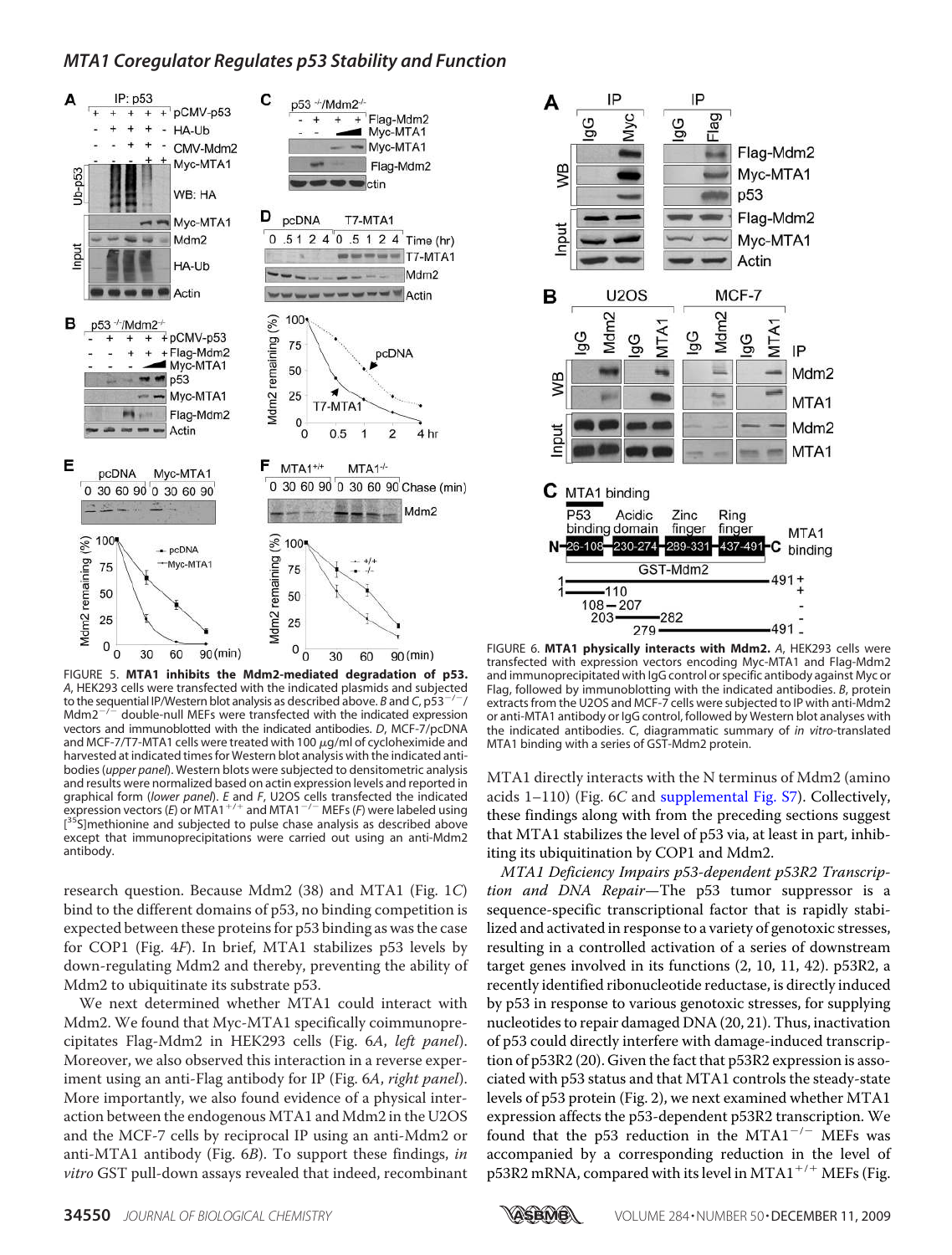

p53-dependent DNA repair.

Post-IR release (hr)

FIGURE 7. **MTA1 deficiency impairs p53-dependent p53R2 transcription and DNA repair.** *A* and *B*, qPCR analysis of p53R2 (*A*) or Bax (*B*) mRNA levels in the MTA1<sup>+/+</sup>, MTA1<sup>-/-</sup>, and MTA1<sup>-/-</sup>/MTA1 MEFs. *C*, MTA1<sup>+/+</sup>, MTA1<sup>-/-</sup>,<br>and MTA1<sup>-/-</sup>/MTA1 MEFs were treated with 10 Gy of IR and harvested after<br>2 b of IP treatment for gPCP analysis of 53P2 mPNA layels. D. MTA1<sup>+/+</sup> 2 h of IR treatment for qPCR analysis of p53R2 mRNA levels. *D*, MTA1<sup>+/-</sup> 2 h of IR treatment for qPCR analysis of p53R2 mRNA levels. *D,* MTA1<sup>+/+</sup>,<br>MTA1<sup>—/—,</sup> and MTA1<sup>—/—</sup>/MTA1 MEFs were left untreated or treated with 10 Gy of IR, and harvested at the indicated time points. Single cell gel electrophoresis (comet assay) was carried out, and the relative comet tail moment was measured. The changes in percentage of the relative comet tail moment between treatment (irradiation) and control shown in all histograms represent the averages of three independent experiments ( $n = 50$ ).

7A). Moreover, the reduction of p53R2 mRNA levels in the  $MTA1^{-/-}$  MEFs could be partially reverted by the reintroduction of MTA1 in the MTA1<sup>-/-</sup> MEFs (Fig. 7A); these changes parallel the observed p53 levels in these cells (Fig. 2, A and B). In contrast to p53R2, there was no significant change in the mRNA level of Bax gene, another p53 primary-response gene (43) (Fig. 7B). Although exposure of the MTA1<sup>+/+</sup>, MTA1<sup>-/-</sup> , and  $MTA1^{-/-}/MTA1$  MEFs to IR rapidly induced p53R2 mRNA expression in all three cell types, the maximum inducible level of p53R2 remained significantly lower in the  $MTA1^{-/-}$  MEFs than that in the MTA1<sup>+/+</sup> and MTA1<sup>-/-</sup>/ MTA1 MEFs (Fig. 7C), supporting the idea that MTA1 regulates the p53-dependent p53R2 transcription.

Inhibition of endogenous p53R2 expression in cells with an intact p53-dependent DNA damage checkpoint reduces the ability of cell to repair DNA damage and leads to increased sensitivity to genotoxic stress (20, 22, 23). As we discovered that MTA1 is necessary for an efficient induction of p53 target p53R2 (Fig. 7, A and C), we next evaluated whether the DNA repair capacity was compromised in the MTA1<sup>-/-</sup> cells by performing single cell electrophoresis analysis under the neutral conditions (neutral comet assay) that specifically measures DNA DSBs in cells damaged by IR at the level of individual cells (37, 44). Results showed that, immediately after irradiation (0 h) by 10 Gy of IR, approximately the same amounts of DNA fragments were generated from the MTA1<sup>+/+</sup>, MTA1<sup>-/-</sup>, and MTA1<sup>-/-</sup>/MTA1 MEFs (Fig. 7D). When remaining unrepaired DNA fragments were monitored at various hours after IR treatment, we found that  $MTA1^{-/-}$  MEFs exhibited the much higher levels of damaged DNA than the  $MTA1^{+/+}$  and

 $MTA1^{-/-}/MTA1$  MEFs (Fig. 7D), suggesting that MTA1 is required for efficient DBS repair.

In summary, findings presented here establish that MTA1 controls p53 stability and consequently regulates p53-dependent transcription of p53R2, a gene responsive for supplying nucleotides for DNA repair following DNA damage (Fig. 8). This newly revealed function of MTA1 is mechanistically linked with its (but not MTA2 and MTA3) ability to inhibit p53 ubiquitination by destabilizing COP1 and Mdm2 or by competing with COP1 to bind to p53 protein (Fig. 8). Of interest, there was no compensatory effect of MTA1 depletion in MEFs on the levels of MTA2 (Fig. 2A), which as a part of the NuRD complex has been previously shown to deacetylate p53 and inhibits p53 dependent transcription of genes important in cell growth and apoptosis (26), whereas the role in DNA damage response was not investigated in that study. We found that MTA1 is required for the p53-dependent DNA repair and that inactivation of MTA1 increases the cellular sensitivity to IR-induced DNA damage (Fig. 7D). Because MTA1 is widely up-regulated in human cancers, findings presented here in conjunction with our earlier finding of a crucial role of MTA1 in DSB repair suggest an inherent role of MTA1-p53-p53R2 pathway in DNA damage response in cancer cells.

Acknowledgments—We thank Seetharaman Balasenthil and Sherri Luo for the in vivo ubiquitination assay and Comet assay, respectively. We thank Mong-Hong Lee, Duen-Hwa Yan, Shigetsugu Hatakeyama, Peter B. Zhou, Xiongbin Lu, Arnold J. Levine, Mark K. Saville, and Gigi Lozanno for providing essential expression vectors, reagents, and cell lines.

#### **REFERENCES**

- 1. Lakin, N. D., and Jackson, S. P. (1999) Oncogene **18,** 7644–7655
- 2. Levine, A. J. (1997) Cell **88,** 323–331
- 3. Dornan, D., Wertz, I., Shimizu, H., Arnott, D., Frantz, G. D., Dowd, P., O'Rourke, K., Koeppen, H., and Dixit, V. M. (2004) Nature **429,** 86–92
- 4. Haupt, Y., Maya, R., Kazaz, A., and Oren, M. (1997) Nature **387,** 296–299
- 5. Kubbutat, M. H., Jones, S. N., and Vousden, K. H. (1997) Nature **387,** 299–303